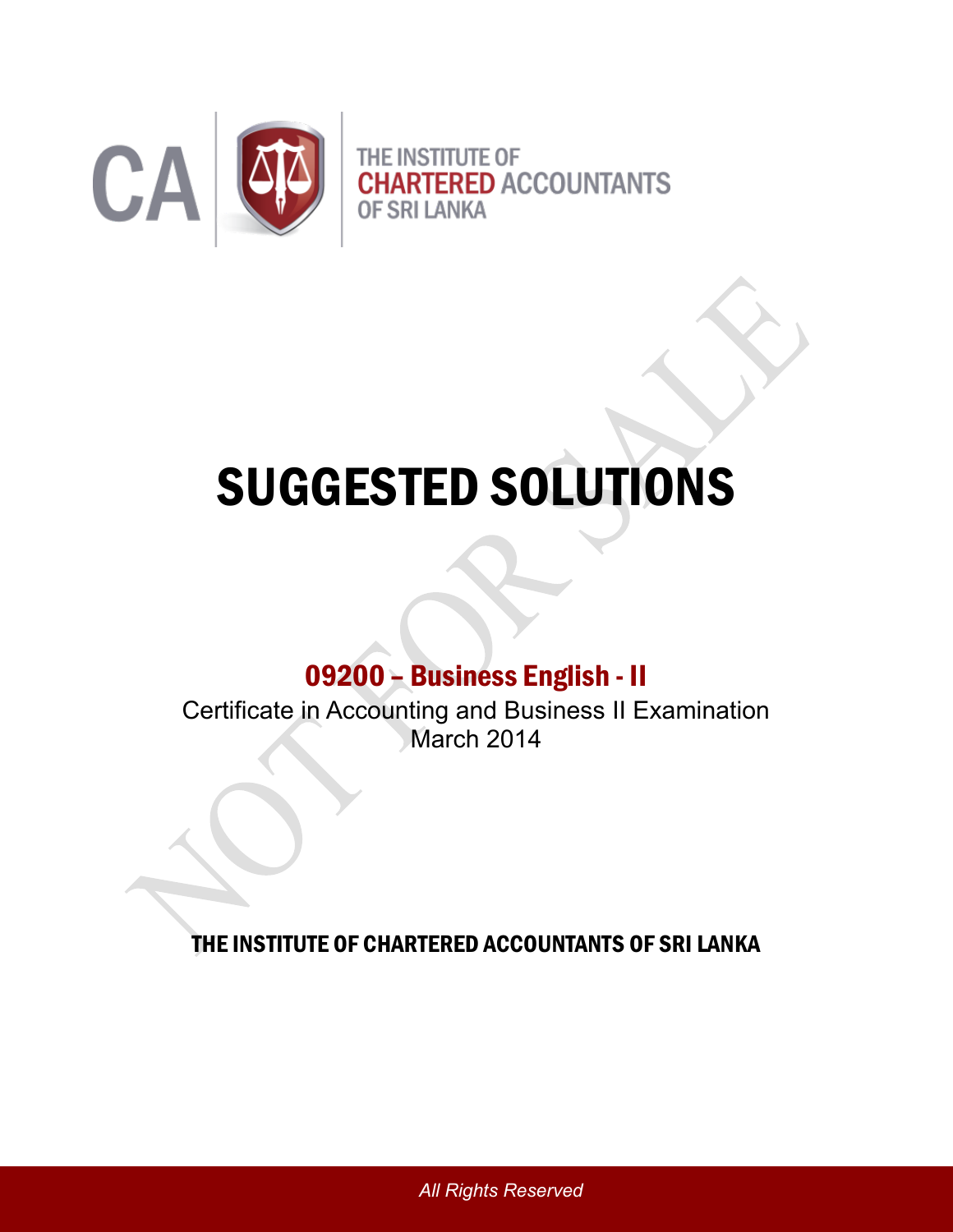#### **Answer No. 01**

- 2. did/had done 7. appears
- 
- 
- 5. encompasses 10. held
- 1. is 6. results
	-
- 3. resulting 8. has purchased / purchased / purchases
- 4. was thought 9. are considered
	-

#### **Answer No. 02**

- 1. Thank you
- 2. have won the / received this/ received the / get a / have got a /have won this
- 3. did you /did you decide to
- 4. The first one is
- 5. Desire / ambition / goal in life is to do something useful for / love for / responsibility to /towards
- 6. it give any profits/ bring you /any profits
- 7. I'm not losing / no losses
- 8. there a good demand for./ there a demand for
- 9. out of waste matter/of garbage / recycled matter
- 10. many workers have you / many are
- 11. you are the sole proprietor of your / are you the sole proprietor of your
- 1. You are/I think you are / That's very /Its very brave
- 2. What are / What about
- 3. Who helped you/ who has helped you
- 15. wish you all the

Marks should be awarded for any other grammatically correct and meaningful answers.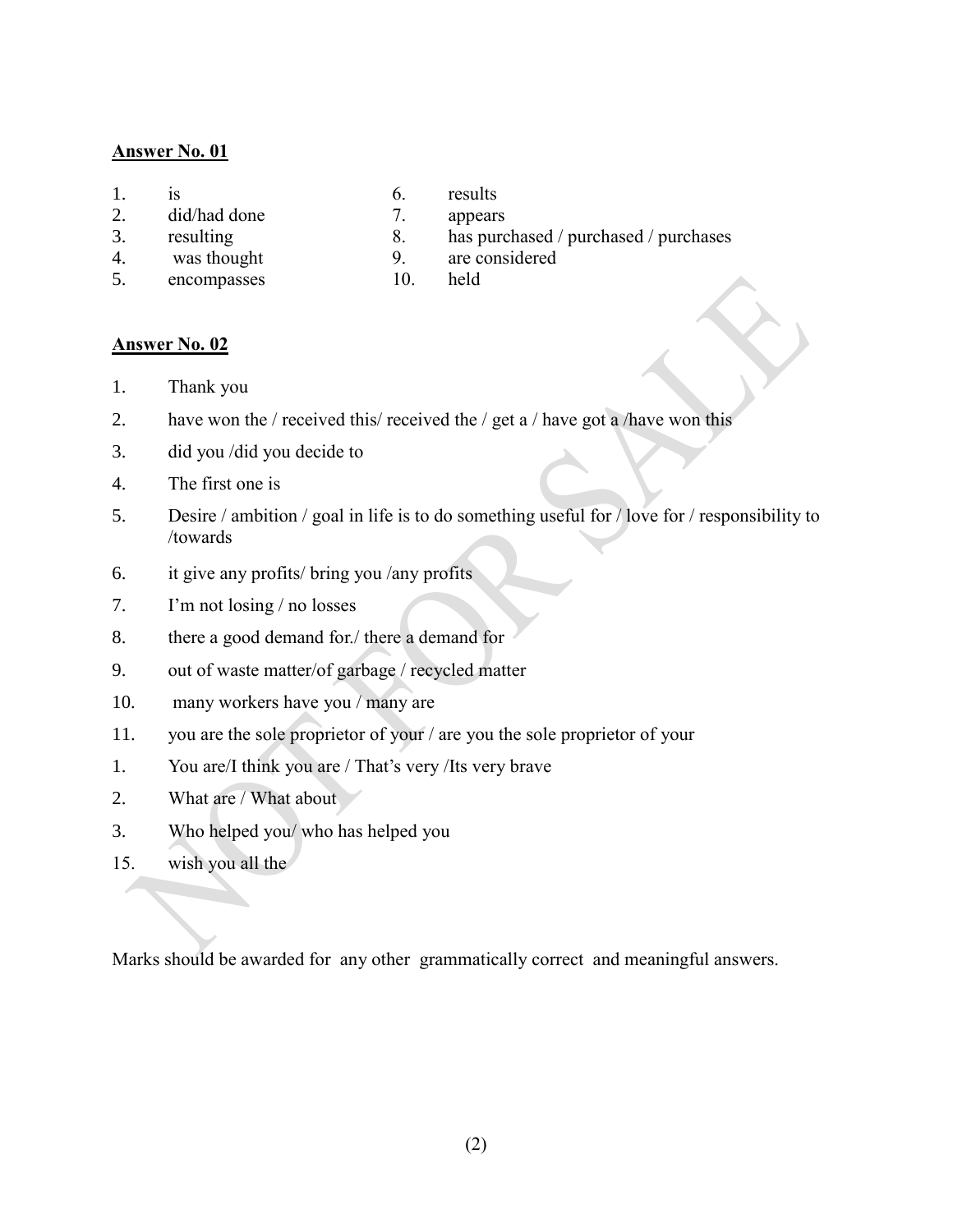### **Answer No. 03**

Format of the letter:

|             | Sender's Address : No. 13, 1 <sup>st</sup> Lane, Katubedda   |
|-------------|--------------------------------------------------------------|
| Date :      | Any date                                                     |
|             | Receiver's Address: Manager, Real Estate Enterprises, Malabe |
| Salutation: | Dear Mr. Gamage/Dear Sir                                     |
| Subject:    | Commercial Building/any other suitable one                   |
| Ending:     | Yours sincerely/ faithfully<br>Signature<br>Name / Post      |

Body of the letter : Content based on the points mentioned in the question Grammar and vocabulary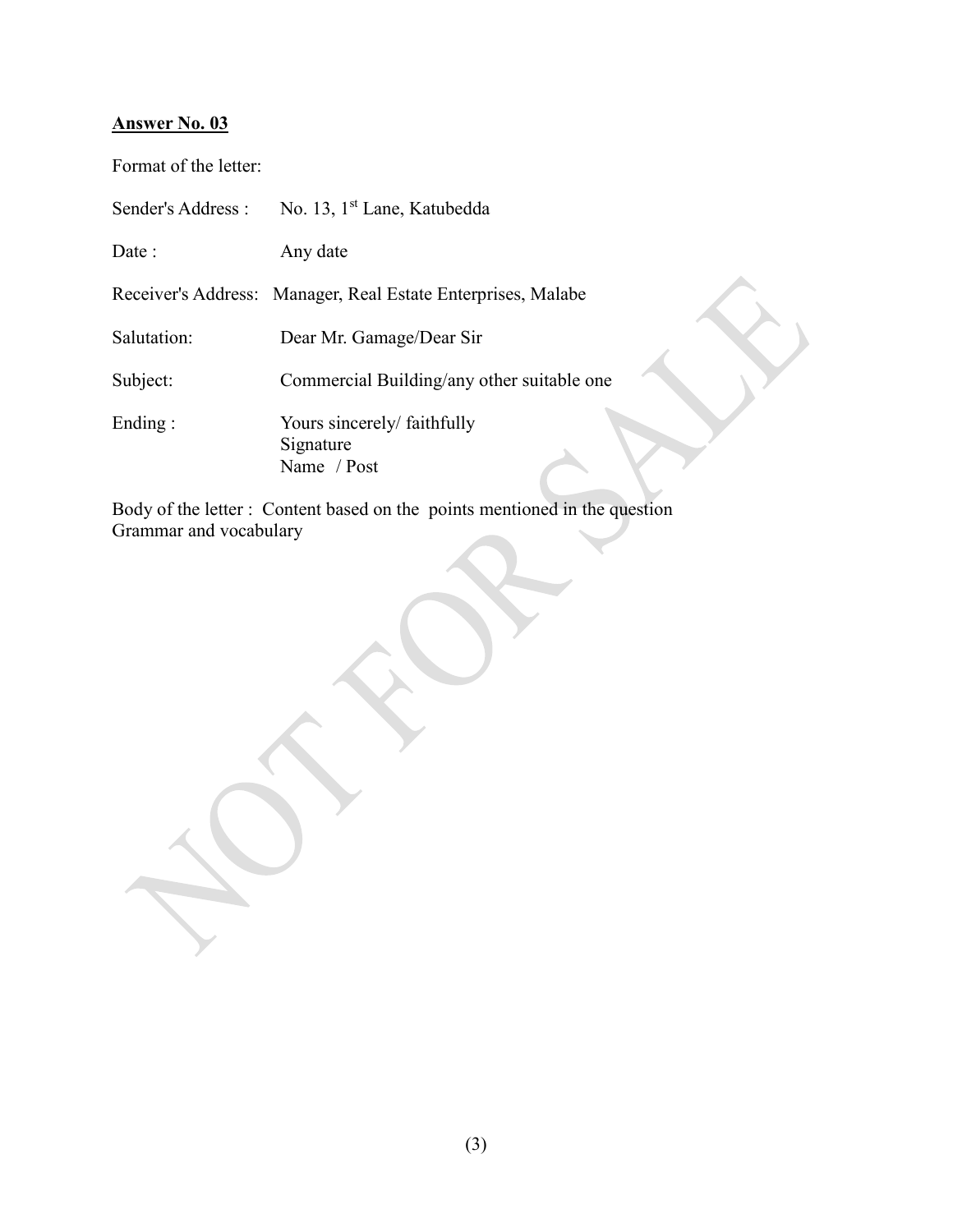#### **Answer No. 04**

Introduction ( explaining the purpose of writing the report )

Body of the report : findings suggestion with justification

Language ( Grammar and vocabulary)

#### **Answer No. 05**

Composition :

Introduction :

Conclusion :

Content :

Language :

Organization

#### **Question No. 6**

(A) 1. F 2. F 3. T

(B)

4. VCs were reluctant to engage with start-ups federal healthcare reform

- 5. They poured their dollars into software start-ups
- 6. a gutsy move by Onyx Pharmaceuticals which made the share price increase by 50%
- 7. Prospects appear bright in the biotech industry because of a wide range of reasons
- 1. a) abysmal b) poised

(C) An appropriate title:

Content : Language : Organization:

|    | Total marks for Question $6: Part A: 03$ |              |  |
|----|------------------------------------------|--------------|--|
|    |                                          | Part B: $10$ |  |
| 6. |                                          | Part C: $12$ |  |
|    |                                          |              |  |